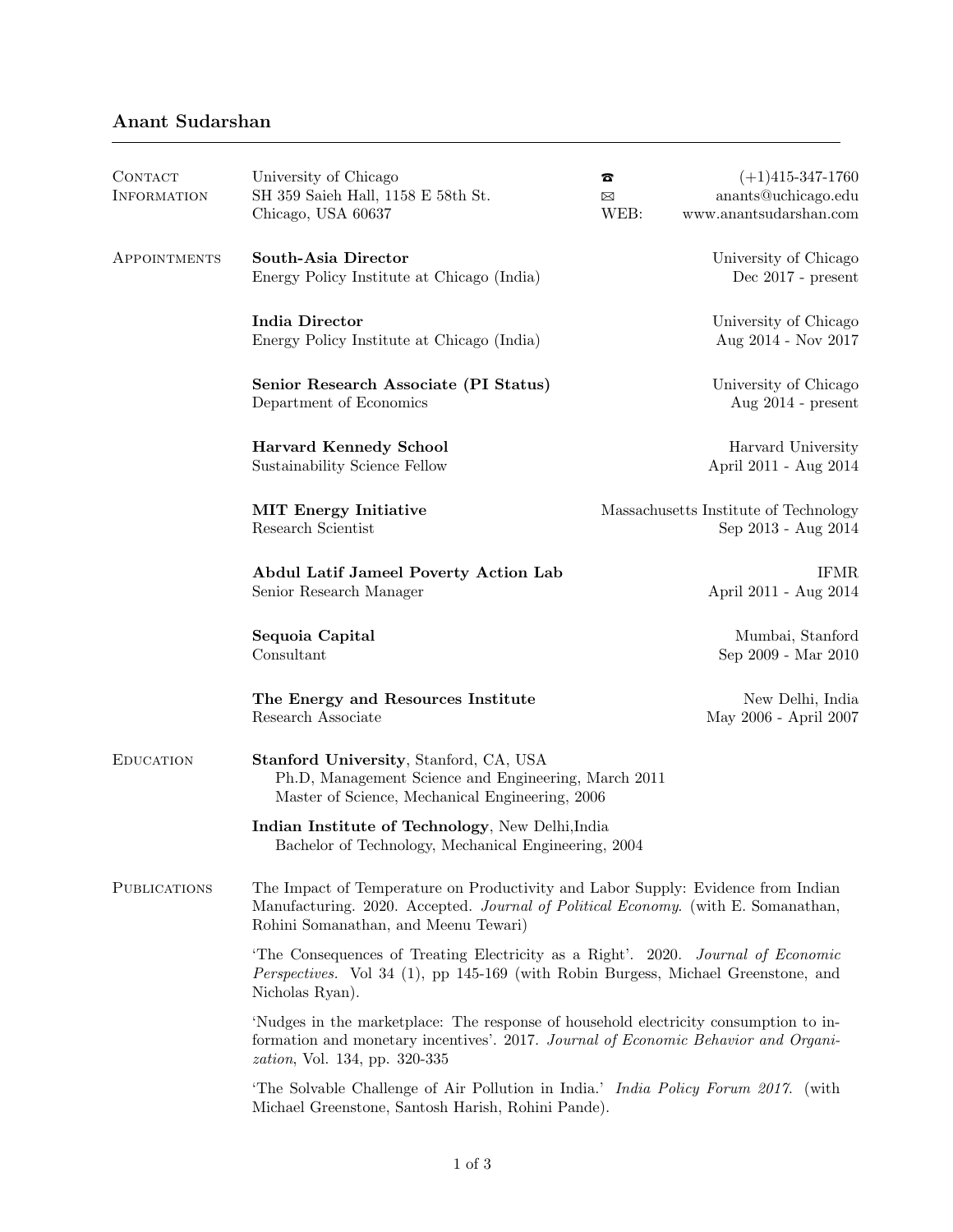|                       | 'Lower Pollution, Longer Lives: Life Expectancy Gains if India Reduced Particulate<br>Matter Pollution'. 2015. <i>Economic and Political Weekly.</i> , L(8), pp. 40-46. (with<br>Michael Greenstone, Janhavi Nilekani, Rohini Pande, Nicholas Ryan, Anish Sugathan)                                                                                                                                                                                                                                                                                                                                                                                                                                                                                                                                                                     |
|-----------------------|-----------------------------------------------------------------------------------------------------------------------------------------------------------------------------------------------------------------------------------------------------------------------------------------------------------------------------------------------------------------------------------------------------------------------------------------------------------------------------------------------------------------------------------------------------------------------------------------------------------------------------------------------------------------------------------------------------------------------------------------------------------------------------------------------------------------------------------------|
|                       | Deconstructing the Rosenfeld Curve: Making sense of California's low electricity inten-<br>sity'. 2013. Energy Economics, Vol. 39, 197-207.                                                                                                                                                                                                                                                                                                                                                                                                                                                                                                                                                                                                                                                                                             |
|                       | 'Real-time Feedback and Electricity Consumption: A Field Experiment Assessing the<br>Potential for Savings and Persistence'. 2013. The Energy Journal, Vol. 34(1). (with<br>Sebastien Houde, Annika Todd, June A. Flora and Carrie K. Armel)                                                                                                                                                                                                                                                                                                                                                                                                                                                                                                                                                                                            |
|                       | 'Psychohistory Revisited: Fundamental issues in forecasting climate futures'. 2011.<br><i>Climatic Change</i> , Vol. 104(3-4), pp 457-472. (with Cullenward, D., Schipper, L., and<br>Howarth, $R$ ).                                                                                                                                                                                                                                                                                                                                                                                                                                                                                                                                                                                                                                   |
|                       | Transport and carbon emissions in the United States: The long view'. 2011. <i>Ener-</i><br>gies (Special Issue on Energy-Friendly Transportation), Vol. 4(4). pp 563-581. (with<br>Schipper, L. and Saenger, C.).                                                                                                                                                                                                                                                                                                                                                                                                                                                                                                                                                                                                                       |
|                       | 'How can economic schemes curtail the increasing sex ratio at birth in China?'. 2008.<br>Demographic Research. Vol 19. pp. 1831-1850. (with Bhattacharjya, D., Tuljapurkar,<br>S., Shachter, R. and Marcus Feldman).                                                                                                                                                                                                                                                                                                                                                                                                                                                                                                                                                                                                                    |
|                       | Coal Supply: The Fallacy of Abundance. 2008. In The Coal Dilemma. New Delhi:<br>TERI Press. S.K.Chand (editor)                                                                                                                                                                                                                                                                                                                                                                                                                                                                                                                                                                                                                                                                                                                          |
|                       | 'Weather data mining using independent component analysis.' 2004. Journal of Ma-<br>chine Learning Research. Vol 5. pp. 239-253. (with Basak, J., Trivedi, D. and M. S.<br>Santhanam).                                                                                                                                                                                                                                                                                                                                                                                                                                                                                                                                                                                                                                                  |
| <b>BOOKS</b>          | Noronha, Ligia and Anant Sudarshan (eds). 2009. <i>India's Energy Security</i> . Routledge<br>Contemporary South Asia Series. New York: Routledge                                                                                                                                                                                                                                                                                                                                                                                                                                                                                                                                                                                                                                                                                       |
| <b>WORKING PAPERS</b> | Demand for Electricity on the Global Electrification Frontier. 2020. Under Review.<br>(With Robin Burgess, Michael Greenstone, Nicholas Ryan).                                                                                                                                                                                                                                                                                                                                                                                                                                                                                                                                                                                                                                                                                          |
|                       | Rationing the commons. 2020. Under Review. (With Nicholas Ryan)                                                                                                                                                                                                                                                                                                                                                                                                                                                                                                                                                                                                                                                                                                                                                                         |
|                       | Quantifying the effect of domestic travel bans on COVID-19 infections. 2020. Under<br>Review. (With Fiona Burlig and Garrison Schlauch)                                                                                                                                                                                                                                                                                                                                                                                                                                                                                                                                                                                                                                                                                                 |
| RECENT GRANTS         | 2020: Experimental Evidence on the Impacts of Cash Transfers to Migrant Laborers<br>During the COVID-19 Pandemic (Becker Friedman Institute)<br>2020: Experimental Evidence on the Impacts of Cash Transfers to Migrant Laborers<br>During the COVID-19 Pandemic (Weiss Fund for Research in Development Economics)<br>2019: Direct Benefit Transfer of Electricity Subsidy in Punjab (Bill and Melinda Gates<br>Foundation)<br>2018: Direct Benefit Transfer of Electricity Subsidy in Punjab (MIT, J-PAL Governance<br>Initiative)<br>2018: Direct Benefit Transfer of Electricity Subsidy in Rajasthan (MCP Foundation)<br>2017: Agricultural Electricity Subsidy Reform and Water Conservation (Gates Founda-<br>tion)<br>2016: Design, Implementation and Evaluation of a Pilot Emissions Trading Scheme<br>(MacArthur Foundation) |

2 of 3